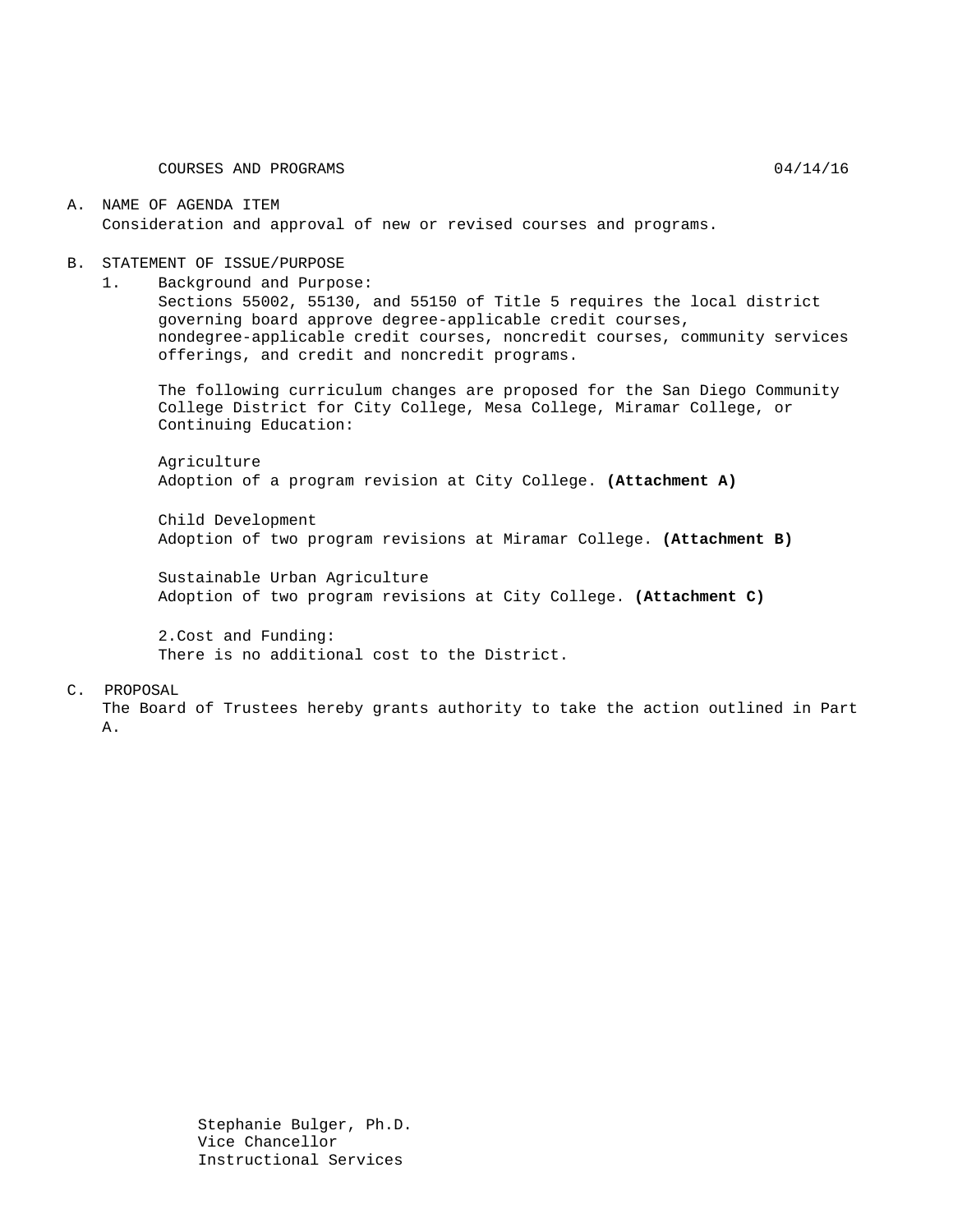### **ACTION**

Adoption of a program revision at City College.

Proposed program revision at City College:

# **Associate of Science Degree Sustainable Urban Agriculture**

| <b>Courses Required for the Major:</b><br>Units |
|-------------------------------------------------|
| <b>AGRI 100 Principles of Sustainable</b>       |
|                                                 |
| AGRI 102 Sustainable Urban Agricultural         |
|                                                 |
| AGRI 104 Seasonal Organic Production 3          |
| AGRI 108 Building Fertile Soil Organically3     |
| AGRI 125 Introduction to Soil Science3          |
| BIOL 107 General Biology-Lecture and            |
|                                                 |
| CHEM 100 Fundamentals of Chemistry 3            |
| <b>CHEM 100L Fundamentals of Chemistry</b>      |
|                                                 |
| SUST 101 Introduction to Sustainability3        |

**Total Units = 23**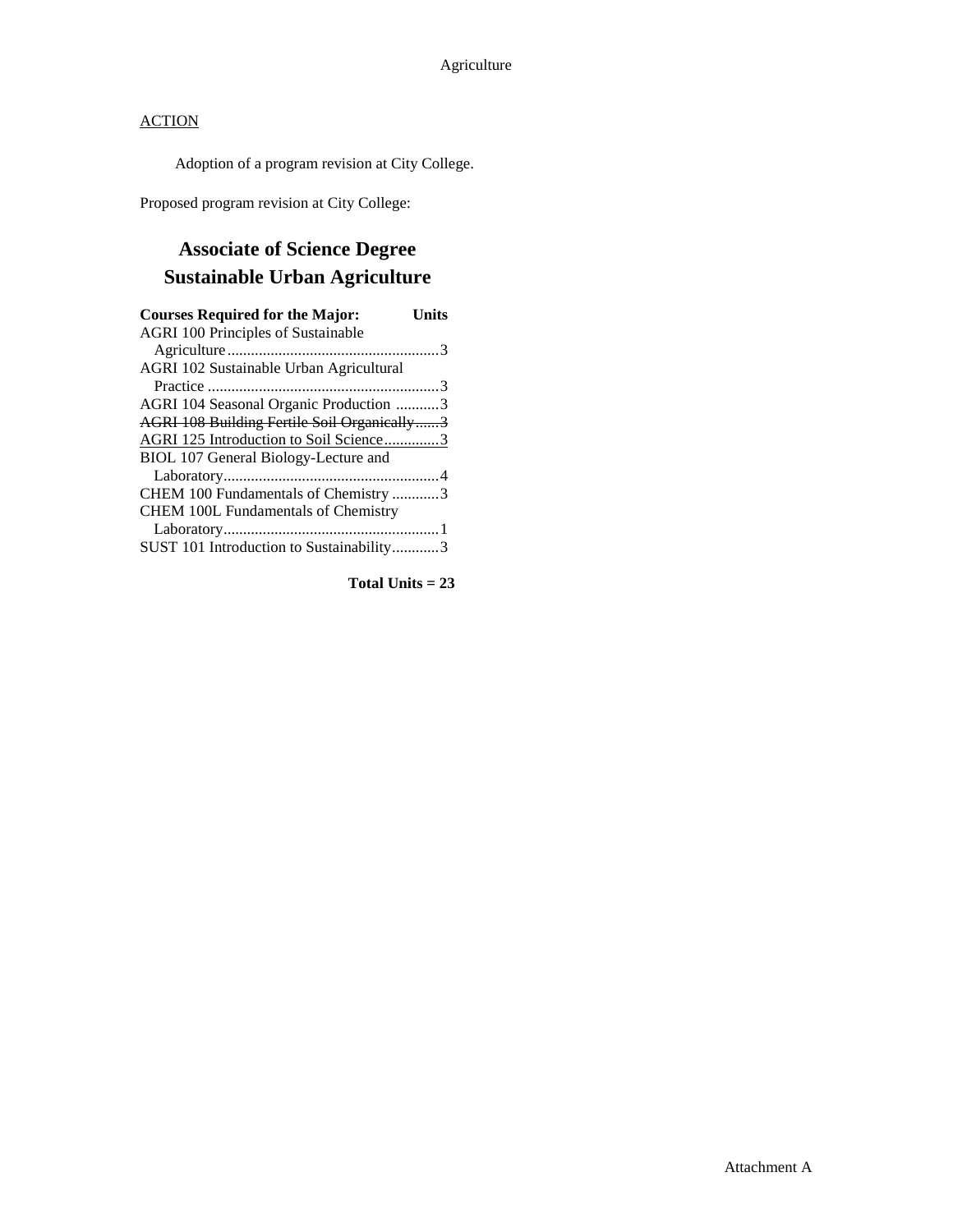### **ACTION**

Adoption of two program revisions at Miramar College.

Proposed program revisions at Miramar College:

## **Certificate of Achievement Master Teacher**

| <b>Courses Required for the Major:</b>    | <b>Units</b> |
|-------------------------------------------|--------------|
| CHIL 101 Human Growth and Development3    |              |
| CHIL 111 Curriculum: Music/Motor Skills3  |              |
|                                           |              |
| CHIL 131 Curriculum: Language/Science3    |              |
| CHIL 141 The Child, Family and Community3 |              |
| CHIL 180 Nutrition, Health and Safety for |              |
|                                           |              |
|                                           |              |
|                                           |              |

#### **AND: Select one of the following three options that is NOT part of your Specialization (see Specializations listed below) to complete the**

| minimum 24 unit core requirement): Units      |  |
|-----------------------------------------------|--|
| CHIL 160 Observing and Understanding Children |  |
| and                                           |  |
| CHIL 161 Observations and Issues in Child     |  |
| Development or                                |  |
| CHIL 165 Children with Special Needs or       |  |
| CHIL 175 Infant-Toddler Growth and            |  |
|                                               |  |
|                                               |  |

| AND:                                        | <b>Units</b> |
|---------------------------------------------|--------------|
| CHIL 215 Adult Supervision and Mentoring in |              |
|                                             |              |

| AND:                                            | <b>Units</b> |
|-------------------------------------------------|--------------|
| CHIL 270 Work Experience or                     |              |
| CHIL 275 Supervised Field Study1 - 4            |              |
| Note: Must select 2-4 units in CHIL 270 or 275. |              |

### **Select one of the following Specializations for a total of 6-7 units:**

| <b>Guiding Young Children</b>        | <b>Units</b> |
|--------------------------------------|--------------|
| CHIL 160 Observing and Understanding |              |
|                                      |              |

| CHIL 161 Observations and Issues in Child      |
|------------------------------------------------|
|                                                |
| CHIL 162 Observing and Guiding Child           |
|                                                |
|                                                |
| <b>OR</b> - Special Needs<br><b>Units</b>      |
| CHIL 165 Children with Special Needs3          |
| CHIL 166 Special Needs Curriculum3             |
|                                                |
| OR School Age Units                            |
| <b>MATH 210A Concepts of Elementary School</b> |
| Mathematics Lor                                |
| <b>MUSI 110 Music for Elementary School</b>    |
|                                                |
|                                                |
| <b>OR</b> - Infant/Toddler<br><b>Units</b>     |
| CHIL 175 Infant-Toddler Growth and             |
|                                                |
| CHIL 176 Principles of Infant/Toddler          |
|                                                |
|                                                |
| <b>OR</b> - Family Life<br><b>Units</b>        |
| CHIL 160 Observing and Understanding           |
|                                                |
| CHIL 161 Observations and Issues in Child      |
|                                                |
| CHIL 188 Violence in the Lives of Children and |
|                                                |

**Total Units = 35 – 39**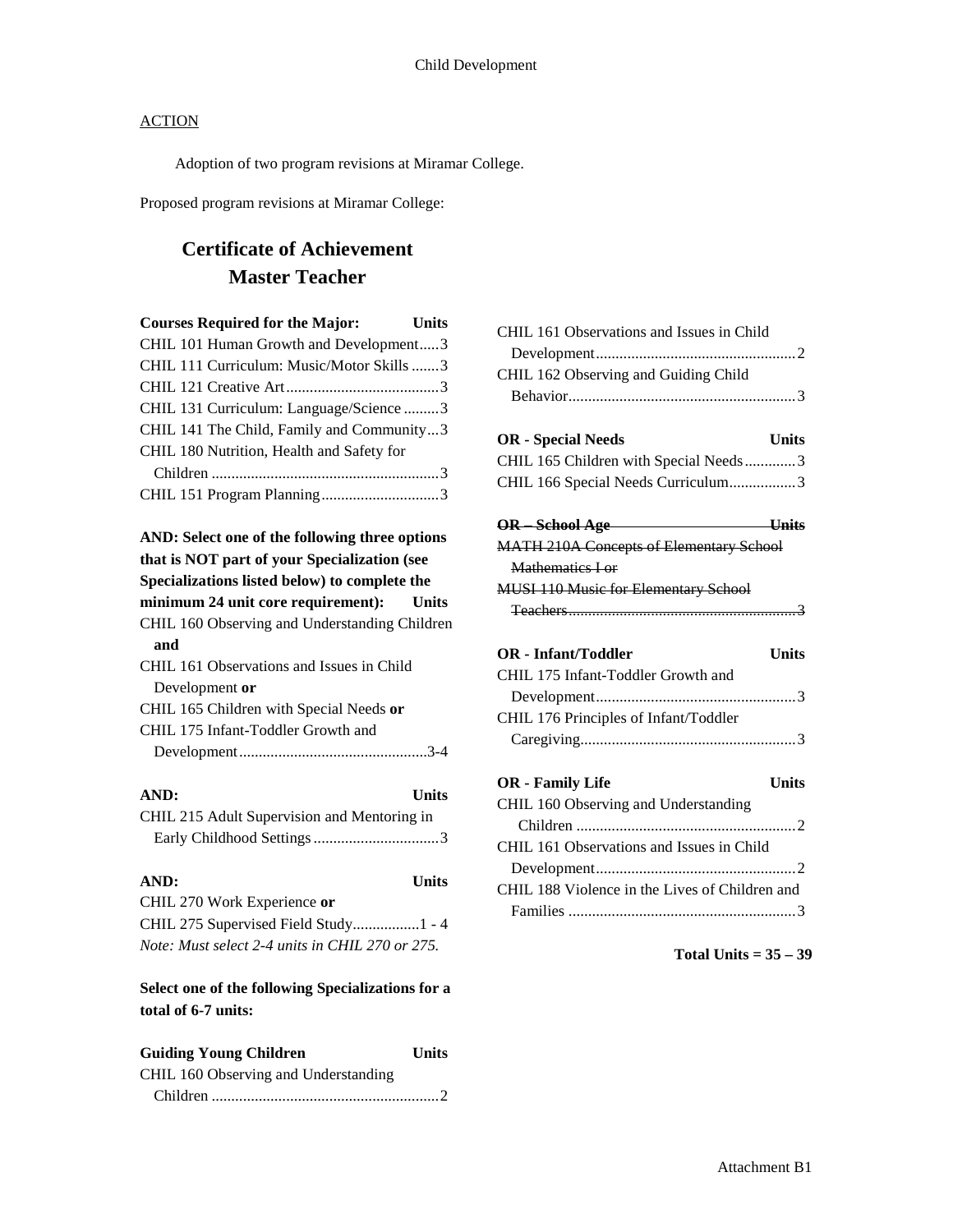# **Associate of Arts Degree Human Development Studies**

### **Courses Required for the Major: Units** CHIL 101 Human Growth and Development.....3 PSYC 101 General Psychology..........................3

### **Select at least 12 units from the**

| Select at least 12 units from the         |
|-------------------------------------------|
| <b>Units</b><br>following:                |
| <b>ANTH 103 Introduction to Cultural</b>  |
|                                           |
| BIOL 107 General Biology-Lecture and      |
|                                           |
| BIOL 210A Introduction to the Biological  |
|                                           |
| BIOL 210B Introduction to the Biological  |
|                                           |
|                                           |
|                                           |
| BLAS 140A History of the U.S., Black      |
|                                           |
| BLAS 140B History of the U.S, Black       |
|                                           |
| CHIL 103 Lifespan Growth and Development3 |
| CHIL 111 Curriculum: Music/Motor Skills 3 |
|                                           |
| CHIL 131 Curriculum: Language/Science 3   |
| CHIL 141 The Child, Family and Community3 |
|                                           |
| CHIL 160 Observing and Understanding      |
|                                           |
| CHIL 162 Observing and Guiding Child      |
|                                           |
| CHIL 175 Infant-Toddler Growth and        |
|                                           |
| CHIL 176 Principles of Infant/Toddler     |
| 3                                         |
| CHIL 180 Nutrition, Health and Safety for |
|                                           |
|                                           |
| CISC 192 C/C++ Programming 4              |
| MATH 119 Elementary Statistics3           |
| MATH 121 Basic Techniques of Applied      |
|                                           |
| MATH 150 Calculus with Analytic Geometry  |
|                                           |

| <b>MATH 210A Concepts of Elementary School</b> |  |
|------------------------------------------------|--|
|                                                |  |
|                                                |  |
|                                                |  |
| PSYC 135 Marriage and Family Relations 3       |  |
| PSYC 258 Behavioral Science Statistics3        |  |
| PSYC 260 Introduction to Physiological         |  |
|                                                |  |
| SOCO 101 Principles of Sociology3              |  |

**Total Units = 18 - 19**